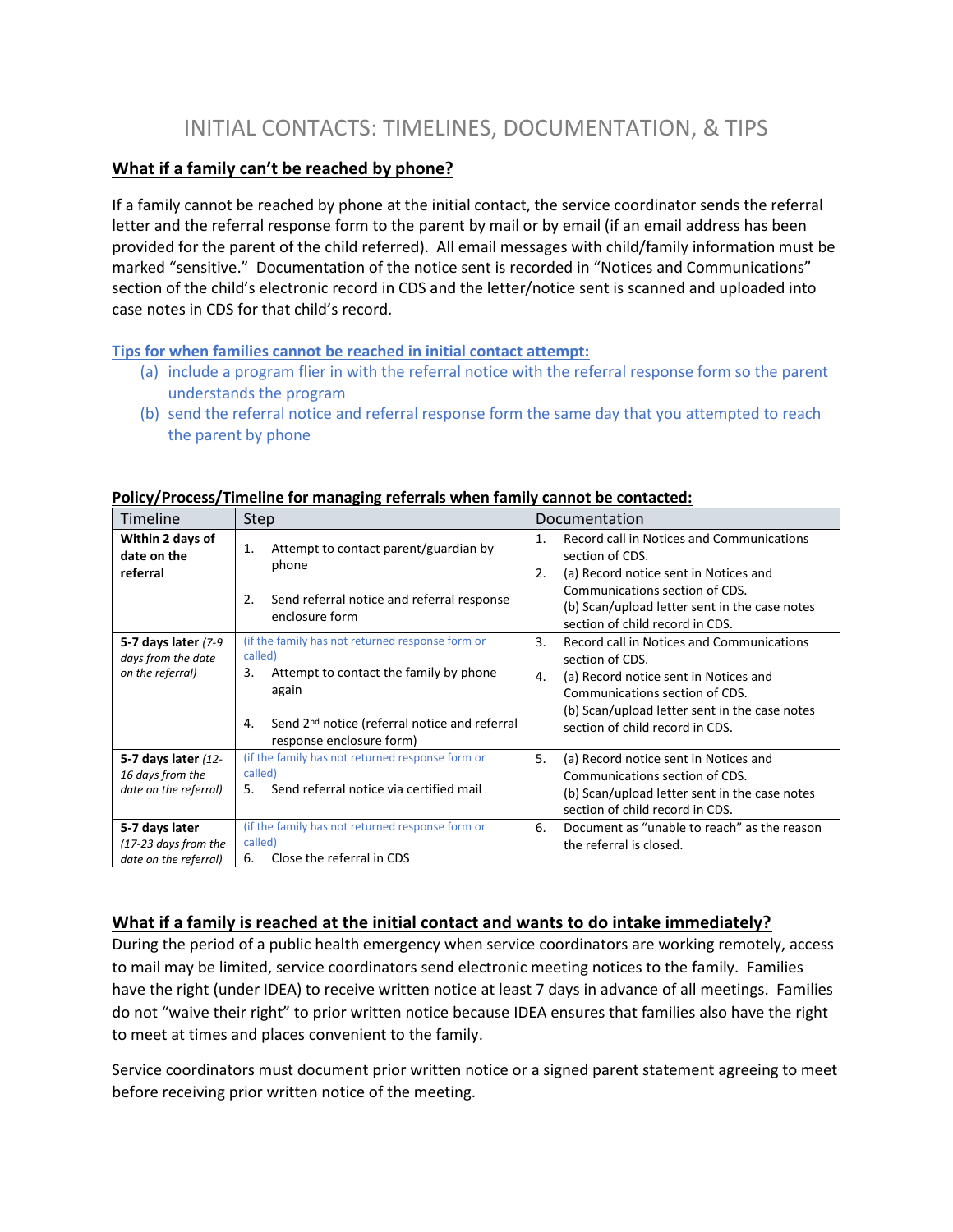If a parent wants to meet (remote or virtual meetings by teleconference or video conference) the service coordinator can explain the family rights and the parent can sign the form indicating he/she agreed to meet before receiving prior written notice of the virtual meeting.

|                                                                                                                                                                                                                                                                                                                                                          | <b>First Connections</b><br>Arkansas' Early Intervention Program<br>Division of Developmental<br>Disabilities Services<br>P.O. Box 1437, Slot N-504 - Little Rock, AR 72203-1437<br>800-643-8258 - Fax: 501-682-8890 - TDD: 501-682-1332 |                                                                                      |
|----------------------------------------------------------------------------------------------------------------------------------------------------------------------------------------------------------------------------------------------------------------------------------------------------------------------------------------------------------|------------------------------------------------------------------------------------------------------------------------------------------------------------------------------------------------------------------------------------------|--------------------------------------------------------------------------------------|
| Click or tap to enter a date.                                                                                                                                                                                                                                                                                                                            |                                                                                                                                                                                                                                          |                                                                                      |
| <b>RE: Notice of Virtual (Remote) Meeting</b>                                                                                                                                                                                                                                                                                                            |                                                                                                                                                                                                                                          |                                                                                      |
| Dear Parent(s).                                                                                                                                                                                                                                                                                                                                          |                                                                                                                                                                                                                                          |                                                                                      |
| First Connections early intervention program   type of meeting selection eeting with you for the<br>purpose of collaborating with you to complete Choose an item. v buter date at time                                                                                                                                                                   |                                                                                                                                                                                                                                          |                                                                                      |
| Under the Individuals with Disabilities Educat<br>received at least seven days before any meetin intake meeting<br>convenient to the family. During the current <b>p</b> IFSP quarterly review<br>been replaced with phone/virtual meetings, pa<br>coordinator and/or other members of their IFS IFSP bi-annual intake meeting the meeting in<br>advance | Choose an item.<br><b>IFSP annual review</b>                                                                                                                                                                                             | prior written notice<br>t times and places<br>e meetings have<br>ir regional service |
| Your signature on this notice documents your Transition planning<br>before receiving written notice of the meeting Transition conference                                                                                                                                                                                                                 |                                                                                                                                                                                                                                          | nvenient for vou                                                                     |
|                                                                                                                                                                                                                                                                                                                                                          | a developmental screening                                                                                                                                                                                                                |                                                                                      |
| Click or tap here to enter text.<br>Parent e-signature                                                                                                                                                                                                                                                                                                   | Click or tap to enter a date.<br>date of signature                                                                                                                                                                                       |                                                                                      |
| Name of SC who will conduct meeting, Service Coordinator<br>First Connections, early intervention under IDEA, Part C<br>DHS-DDS<br>phone number<br>email address                                                                                                                                                                                         |                                                                                                                                                                                                                                          |                                                                                      |

Parents have the right to meet at times convenient to the family. If a parent wants to meet before receiving the prior written notice, the parent is NOT waiving their right to prior written notice, they are choosing to exercise their right to meet at a time and place convenient to the family. Service coordinators document this by having the parent e-sign and date this notice letter and uploading it in CDS in case notes with the file saved as "IntakeNotice + first initial last name." This letter would be saves as would be IntakeNoticeJDoe.

## **Documenting Contacts in CDS:**

All contacts (phone, email, letters sent) are recorded in the child record in "Notices and Communication."



**Step 1:** Enter date of communication and choose from the drop down list the type of communication (phone call, letter/notice sent). Then click "Save Parent Contact."

**Step 2:** For a letter/notice sent, select the type of notice from the drop down list. Choose which parent on the child record will receive the notice.